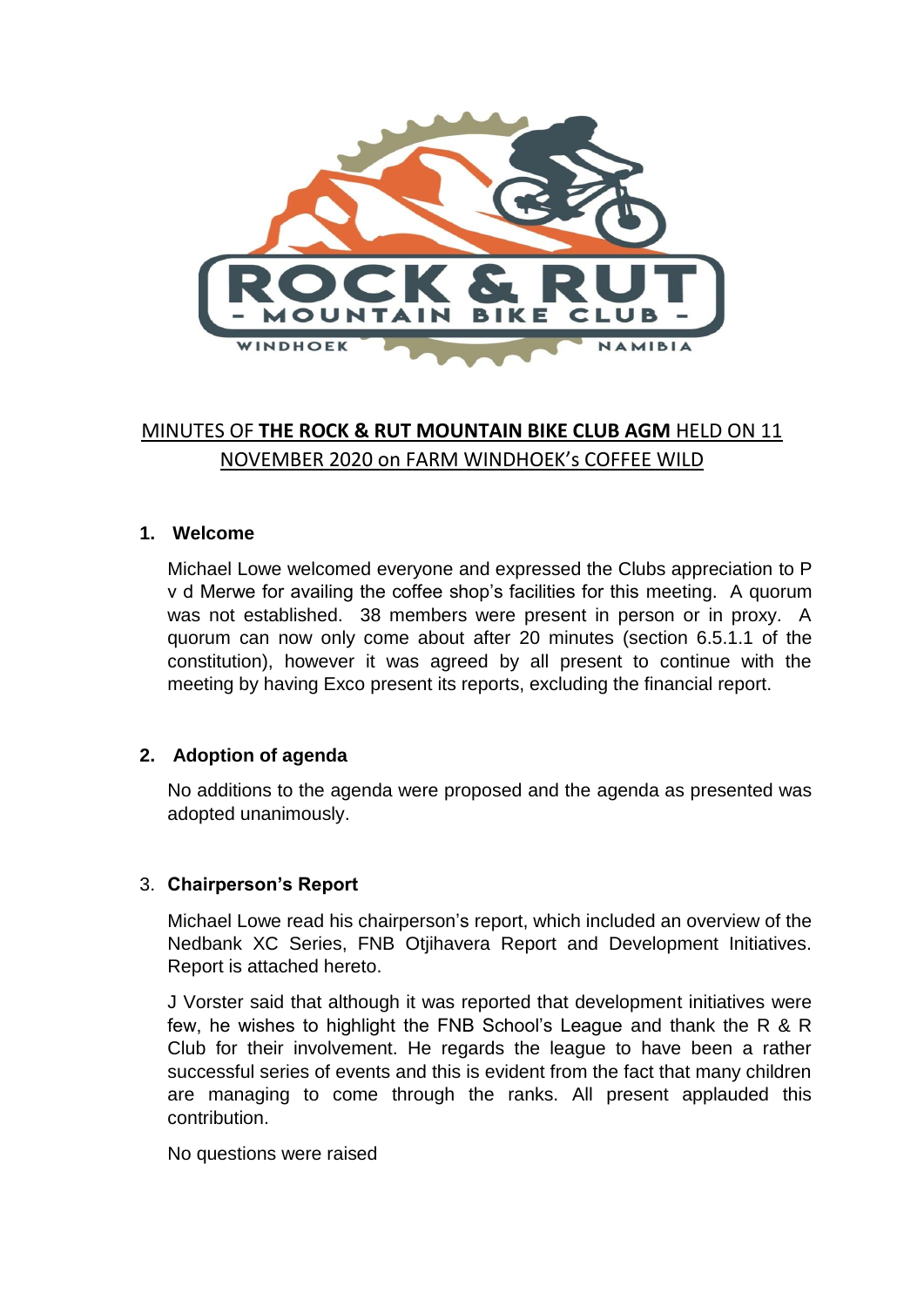## **4. Approval of minutes of the 2019 AGM**

The 20 minutes having passed, a quorum was now attained and the chairperson now requested for a proposal for the minutes of the 2019 AGM to be approved by the members. Approval was proposed by N du Plessis and seconded by G Chase.

No objections were noted.

## **5. Treasurer's Report**

Antje Tietz presented the treasurer's report which showed that the club was in a healthy financial position. A surplus of N\$ 170K was achieved for the financial year 2019 to 2020. This was mainly due significant lower expenses. Regrettably membership to the Club decreased by 140 persons.

The revenue of about N\$ 613K was mainly made up from the sponsorships received from FNB, Nedbank, and African Marketing as well as the Otjihavera entry fees. The membership fees to the Club have remained unchanged over the past three years and this needs to be re – evaluated in the coming year.

The Club approved a N\$ 50K sponsorship to the Olympic Solidarity Fund which was taken from the Club's reserves.

The significant expenses were made up of the price money for the Nedbank Namibia XC Series (N\$ 51K), costs and prize money for the FNB Otjihavera stage race (N\$ 264K).

Regarding the balance sheet, of significance is that the Club holds N\$ 1.2 M in cash in two banks.

There were no questions to the Treasurer.

The report is attached.

- **5.1** Approval of the financial report was proposed by S Böhlke and seconded by A J v Vuuren.
- **5.2** M Hennes proposed that the Treasurer and the Exco be exonerated from its activities and responsibilities related to managing the finances / funds of the Club for the past financial year which was seconded by B J v Vuuren.
- **6. Exonerating the Committee of its Activities for the reporting period**